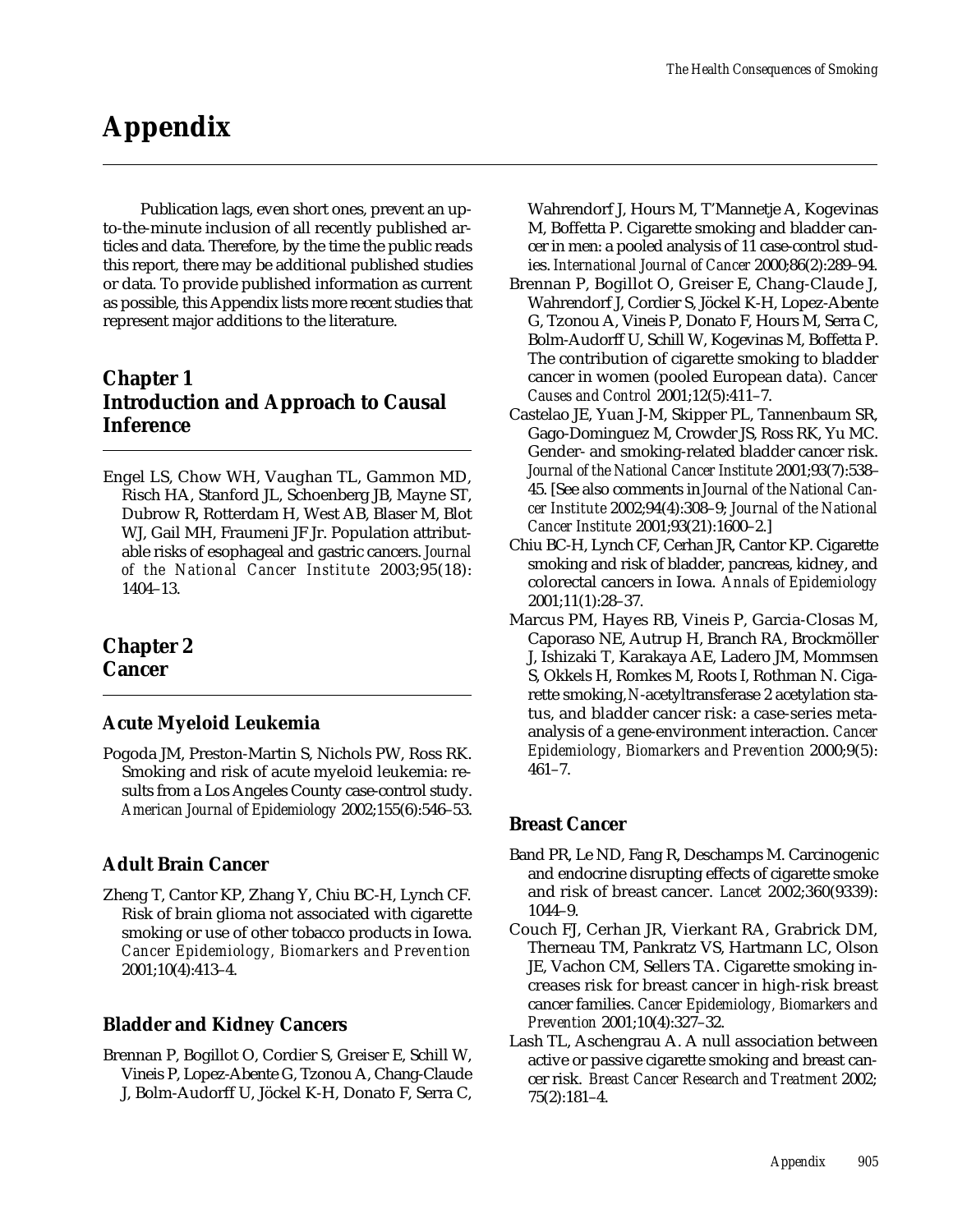Terry PD, Rohan TE. Cigarette smoking and the risk of breast cancer in women: a review of the literature. *Cancer Epidemiology, Biomarkers and Prevention*  2002;11(10 Pt 1):953–71.

# **Cervical Cancer**

- Castellsagué X, Muñoz N. Chapter 3: cofactors in human papillomavirus carcinogenesis-role of parity, oral contraceptives, and tobacco smoking. *Journal of the National Cancer Institute Monographs* 2003; (31):20–8.
- Wacholder S. Chapter 18: statistical issues in the design and analysis of studies of human papillomavirus and cervical neoplasia. *Journal of the National Cancer Institute Monographs* 2003;(31):125–30.

# **Colorectal Cancer**

- Chiu BC-H, Lynch CF, Cerhan JR, Cantor KP. Cigarette smoking and risk of bladder, pancreas, kidney, and colorectal cancers in Iowa. *Annals of Epidemiology* 2001;11(1):28–37.
- Morimoto LM, Newcomb PA, Ulrich CM, Bostick RM, Lais CJ, Potter JD. Risk factors for hyperplastic and adenomatous polyps: evidence for malignant potential? *Cancer Epidemiology, Biomarkers and Prevention* 2002;11(10 Pt 1):1012–8.
- Terry P, Ekbom A, Lichtenstein P, Feychting M, Wolk A. Long-term tobacco smoking and colorectal cancer in a prospective cohort study. *International Journal of Cancer* 2001;91(4):585–7.
- Terry PD, Miller AB, Rohan TE. Prospective cohort study of cigarette smoking and colorectal cancer risk in women. *International Journal of Cancer* 2002;99(3): 480–3.
- Tiemersma EW, Kampman E, Bueno de Mesquita HB, Bunschoten A, van Schothorst EM, Kok FJ, Kromhout D. Meat consumption, cigarette smoking, and genetic susceptibility in the etiology of colorectal cancer: results from a Dutch prospective study. *Cancer Causes and Control* 2002;13(4):383–93.

#### **Endometrial Cancer**

Weiderpass E, Baron JA. Cigarette smoking, alcohol consumption, and endometrial cancer risk: a population-based study in Sweden. *Cancer Causes and Control* 2001;12(3):239–47.

#### **Esophageal Cancer**

Wu AH, Wan P, Bernstein L. A multiethnic populationbased study of smoking, alcohol and body size and risk of adenocarcinomas of the stomach and esophagus (United States). *Cancer Causes and Control* 2001; 12(8):721–32.

### **Laryngeal Cancer**

Altieri A, Bosetti C, Talamini R, Gallus S, Franceschi S, Levi F, Dal Maso L, Negri E, La Vecchia C. Cessation of smoking and drinking and the risk of laryngeal cancer. *British Journal of Cancer* 2002;87(11): 1227–9.

#### **Liver Cancer**

Chen Z-M, Liu B-Q, Boreham J, Wu Y-P, Chen J-S, Peto R. Smoking and liver cancer in China: case-control comparison of 36,000 liver cancer deaths *vs.* 17,000 cirrhosis deaths. *International Journal of Cancer* 2003; 107(1):106–12.

# **Lung Cancer**

- Engel LS, Taioli E, Pfeiffer R, Garcia-Closas M, Marcus PM, Lan Q, Boffetta P, Vineis P, Autrup H, Bell DA, Branch RA, Brockmoller J, Daly AK, Heckbert SR, Kalina I, Kang D, Katoh T, Lafuente A, Lin HJ, Romkes M, Taylor JA, Rothman N. Pooled analysis and meta-analysis of glutathione S-transferase M1 and bladder cancer: a HuGE review. *American Journal of Epidemiology* 2002;156(2):95–109.
- Le Marchand L, Guo C, Benhamou S, Bouchardy C, Cascorbi I, Clapper ML, Garte S, Haugen A, Ingelman-Sundberg M, Kihara M, Rannug A, Ryberg D, Stucker I, Sugimura H, Taioli E. Pooled analysis of the CYP1A1 exon 7 polymorphism and lung cancer (United States). *Cancer Causes and Control* 2003;14(4):339–46.
- Lee WJ, Brennan P, Boffetta P, London SJ, Benhamou S, Rannug A, To-Figueras J, Ingelman-Sundberg M, Shields P, Gaspari L, Taioli E. Microsomal epoxide hydrolase polymorphisms and lung cancer risk: a quantitative review. *Biomarkers* 2002;7(3):230–41.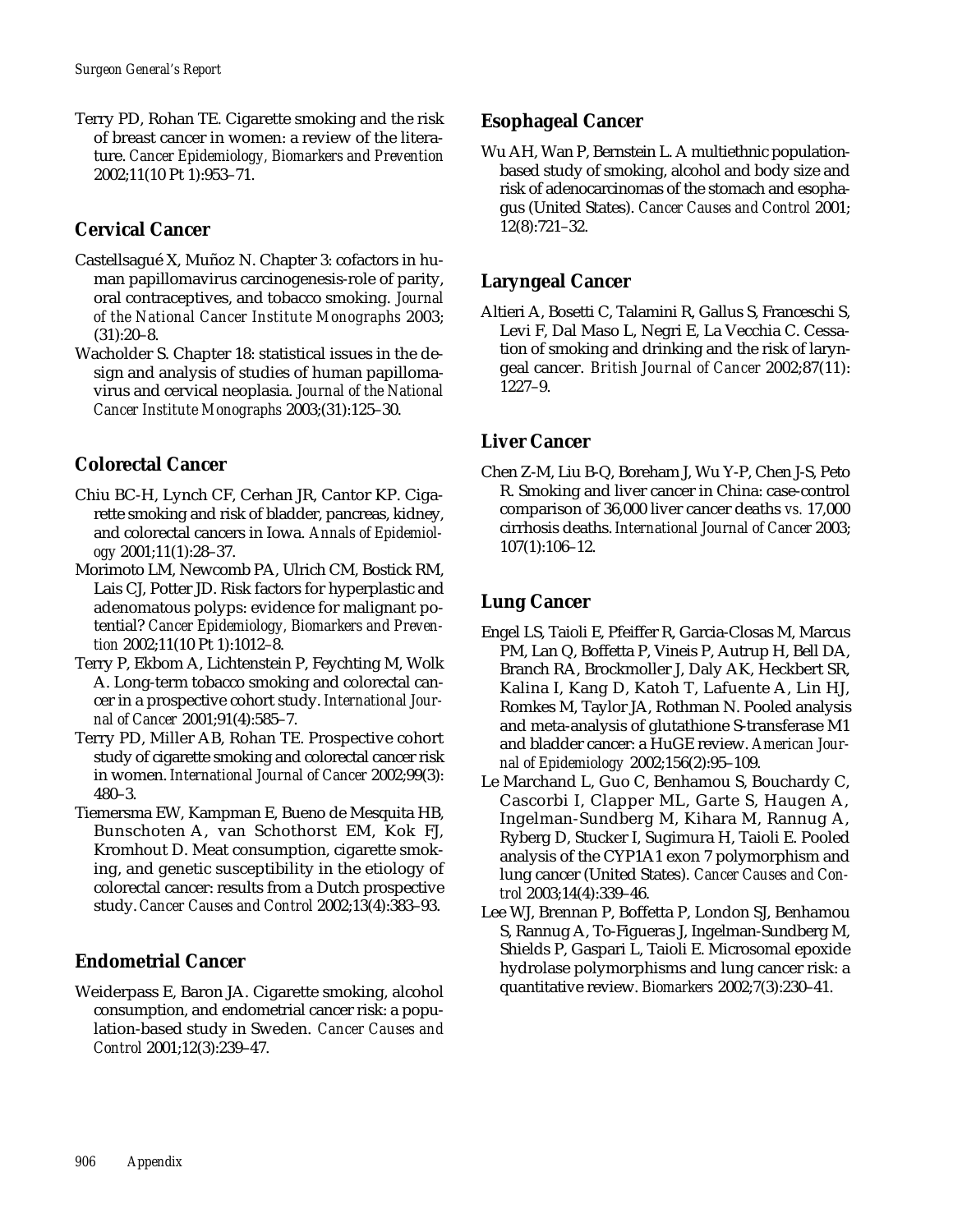#### **Oral Cavity and Pharyngeal Cancers**

Znaor A, Brennan P, Gajalakshmi V, Mathew A, Shanta V, Varghese C, Boffetta P. Independent and combined effects of tobacco smoking, chewing and alcohol drinking on the risk of oral, pharyngeal and esophageal cancers in Indian men. *International Journal of Cancer* 2003;105(5):681–6.

#### **Ovarian Cancer**

- Modugno F, Ness RB, Cottreau CM. Cigarette smoking and the risk of mucinous and nonmucinous epithelial ovarian cancer. *Epidemiology* 2002;13(4): 467–71.
- Terry PD, Miller AB, Jones JG, Rohan TE. Cigarette smoking and the risk of invasive epithelial ovarian cancer in a prospective cohort study. *European Journal of Cancer* 2003;39(8):1157–64.

#### **Pancreatic Cancer**

- Chiu BC-H, Lynch CF, Cerhan JR, Cantor KP. Cigarette smoking and risk of bladder, pancreas, kidney, and colorectal cancers in Iowa. *Annals of Epidemiology* 2001;11(1):28–37.
- Lowenfels AB, Maisonneuve P, Whitcomb DC, Lerch MM, DiMagno EP. Cigarette smoking as a risk factor for pancreatic cancer in patients with hereditary pancreatitis [letter]. *Journal of the American Medical Association* 2001;286(2):169–70.

#### **Prostate Cancer**

- Giles GG, Severi G, McCredie MR, English DR, Johnson W, Hopper JL, Boyle P. Smoking and prostate cancer: findings from an Australian case-control study. *Annals of Oncology* 2001;12(6):761–5.
- Lotufo PA, Lee I-M, Ajani UA, Hennekens CH, Manson JE. Cigarette smoking and risk of prostate cancer in the physicians' health study (United States). *International Journal of Cancer* 2000;87(1):141–4.

#### **Stomach Cancer**

Brenner H, Arndt V, Bode G, Stegmaier C, Ziegler H, Stümer T. Risk of gastric cancer among smokers infected with *Helicobacter pylori*. *International Journal of Cancer* 2002;98(3):446–9.

- Chao A, Thun MJ, Henley SJ, Jacobs EJ, McCullough ML, Calle EE. Cigarette smoking, use of other tobacco products and stomach cancer mortality in US adults: the Cancer Prevention Study II. *International Journal of Cancer* 2002;101(4):380–9.
- Mao Y, Hu J, Semenciw R, White K, Canadian Cancer Registries Epidemiology Research Group. Active and passive smoking and the risk of stomach cancer, by subsite, in Canada. *European Journal of Cancer Prevention* 2002;11(1):27–38.
- Simán JH, Forsgren A, Berglund G, Florén CH. Tobacco smoking increases the risk for gastric adenocarcinoma among *Helicobacter pylori*-infected individuals. *Scandinavian Journal of Gastroenterology* 2001; 36(2):208–13.
- Wu AH, Wan P, Bernstein L. A multiethnic populationbased study of smoking, alcohol and body size and risk of adenocarcinomas of the stomach and esophagus (United States). *Cancer Causes and Control*  2001;12(8):721–32.

# **Chapter 3 Cardiovascular Diseases**

- Albert CM, Chae CU, Grodstein F, Rose LM, Rexrode KM, Ruskin JN, Stampfer MJ, Manson JE. Prospective study of sudden cardiac death among women in the United States. *Circulation* 2003;107(16): 2096–101.
- Bazzano LA, He J, Muntner P, Vupputuri S, Whelton PK. Relationship between cigarette smoking and novel risk factors for cardiovascular disease in the United States. *Annals of Internal Medicine* 2003; 138(11):891–7.
- Beeh K-M, Micke P, Ksoll M, Buhl R. Cigarette smoking, but not sensitization to *Alternaria*, is associated with severe asthma in urban patients. *Journal of Asthma* 2001;38(1):41–9.
- Blanco-Cedres L, Daviglus ML, Garside DB, Liu K, Pirzada A, Stamler J, Greenland P. Relation of cigarette smoking to 25-year mortality in middle-aged men with low baseline serum cholesterol: the Chicago Heart Association Detection Project in Industry. *American Journal of Epidemiology* 2002;155(4): 354–60.
- Godtfredsen NS, Osler M, Vestbo J, Andersen I, Prescott E. Smoking reduction, smoking cessation, and incidence of fatal and non-fatal myocardial infarction in Denmark 1976–1998: a pooled cohort study. *Journal of Epidemiology and Community Health*  2003;57(6):412–6.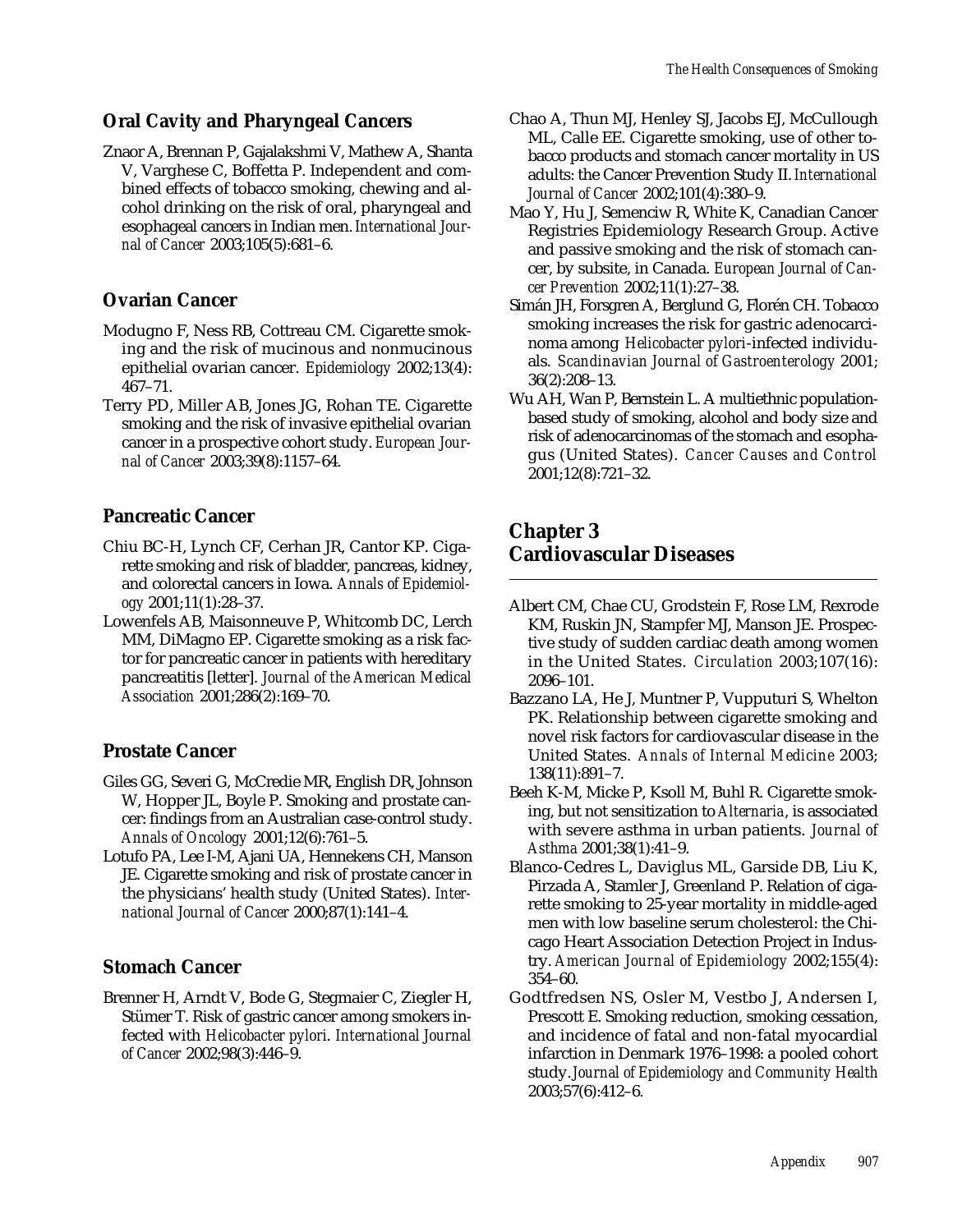- Houterman S, Verschuren WMM, Kromhout D. Smoking, blood pressure and serum cholesterol—effects on 20-year mortality. *Epidemiology* 2003;14(1):24–9.
- Kurth T, Kase CS, Berger K, Schaeffner ES, Buring JE, Gaziano JM. Smoking and the risk of hemorrhagic stroke in men. *Stroke* 2003;34(5):1151–5.
- Lederle FA, Nelson DB, Joseph AM. Smokers' relative risk for aortic aneurysm compared with other smoking-related diseases: a systematic review. *Journal of Vascular Surgery* 2003;38(2):329–34.
- Oren A, Vos LE, Uiterwaal CS, Grobbee DE, Bots ML. Cardiovascular risk factors and increased carotid intima-media thickness in healthy young adults: the Atherosclerosis Risk in Young Adults (ARYA) Study. *Archives of Internal Medicine* 2003;163(15):1787–92.
- Puranik R, Celermajer DS. Smoking and endothelial function. *Progress in Cardiovascular Diseases* 2003; 45(6):443–58.

# **Chapter 4 Respiratory Diseases**

- Apostol GG, Jacobs DR Jr, Tsai AW, Crow RS, Williams OD, Townsend MC, Beckett WS. Early life factors contribute to the decrease in lung function between ages 18 and 40: the Coronary Artery Risk Development in Young Adults Study. *American Journal of Respiratory and Critical Care Medicine* 2002;166(2): 166–72.
- Benseñor IM, Cook NR, Lee I-M, Chown MJ, Hennekens CH, Buring JE, Manson JE. Active and passive smoking and risk of colds in women. *Annals of Epidemiology* 2001;11(4):225–31.
- Connett JE, Murray RP, Buist AS, Wise RA, Bailey WC, Lindgren PG, Owens GR, the Lung Health Study Research Group. Changes in smoking status affect women more than men: results of the Lung Health Study. *American Journal of Epidemiology* 2003;157(11): 973–9.
- Farr BM, Bartlett CL, Wadsworth J, Miller DL. Risk factors for community-acquired pneumonia diagnosed upon hospital admission: British Thoracic Society Pneumonia Study Group. *Respiratory Medicine* 2000;94(10):954–63.
- Farr BM, Woodhead MA, Macfarlane JT, Bartlett CL, McCraken JS, Wadsworth J, Miller DL. Risk factors for community-acquired pneumonia diagnosed by general practitioners in the community. *Respiratory Medicine* 2000;94(5):422–7.
- Gajalakshmi V, Peto R, Kanaka TS, Jha P. Smoking and mortality from tuberculosis and other diseases in India: retrospective study of 43 000 adult male deaths and 35 000 controls. *Lancet* 2003;362(9383): 507–15.
- Gottlieb DJ, Wilk JB, Harmon M, Evans JC, Joost O, Levy D, O'Connor GT, Myers RH. Heritability of longitudinal change in lung function: the Framingham study. *American Journal of Respiratory and Critical Care Medicine* 2001;164(9):1655–9.
- Kolappan C, Gopi PG. Tobacco smoking and pulmonary tuberculosis. *Thorax* 2002;57(11):964–6.
- Lundback B, Lindberg A, Lindstrom M, Ronmark E, Jonsson AC, Jonsson E, Larsson LG, Andersson S, Sandstrom T, Larsson K, Obstructive Lung Disease in Northern Sweden Studies. Not 15 but 50% of smokers develop COPD?—report from the Obstructive Lung Disease in Northern Sweden Studies. *Respiratory Medicine* 2003;97(2):115–22.
- Mannino DM, Buist AS, Petty TL, Enright PL, Redd SC. Lung function and mortality in the United States: data from the First National Health and Nutrition Examination Survey follow up study. *Thorax* 2003;58(5):388–93.
- Plaschke PP, Janson C, Norrman E, Björnsson E, Ellbjär S, Järvholm B. Onset and remission of allergic rhinitis and asthma and the relationship with atopic sensitization and smoking. *American Journal of Respiratory and Critical Care Medicine* 2000;162(3 Pt 1): 920–4.
- Ryu JH, Colby TV, Hartman TE, Vassallo R. Smokingrelated interstitial lung diseases: a concise review. *European Respiratory Journal* 2001;17(1):122–32.

# **Chapter 5 Reproductive Effects**

- Bouyer J, Coste J, Shojaei T, Pouly JL, Fernandez H, Gerbaud L, Job-Spira N. Risk factors for ectopic pregnancy: a comprehensive analysis based on a large case-control, population-based study in France. *American Journal of Epidemiology* 2003;157(3): 185–94.
- Castles A, Adams EK, Melvin CL, Kelsch C, Boulton ML. Effects of smoking during pregnancy: five meta-analyses. *American Journal of Preventive Medicine* 1999;16(3):208–15.
- Chang AB, Wilson SJ, Masters IB, Yuill M, Williams J, Williams G, Hubbard M. Altered arousal response in infants exposed to cigarette smoke. *Archives of Disease in Childhood* 2003;88(1):30–3.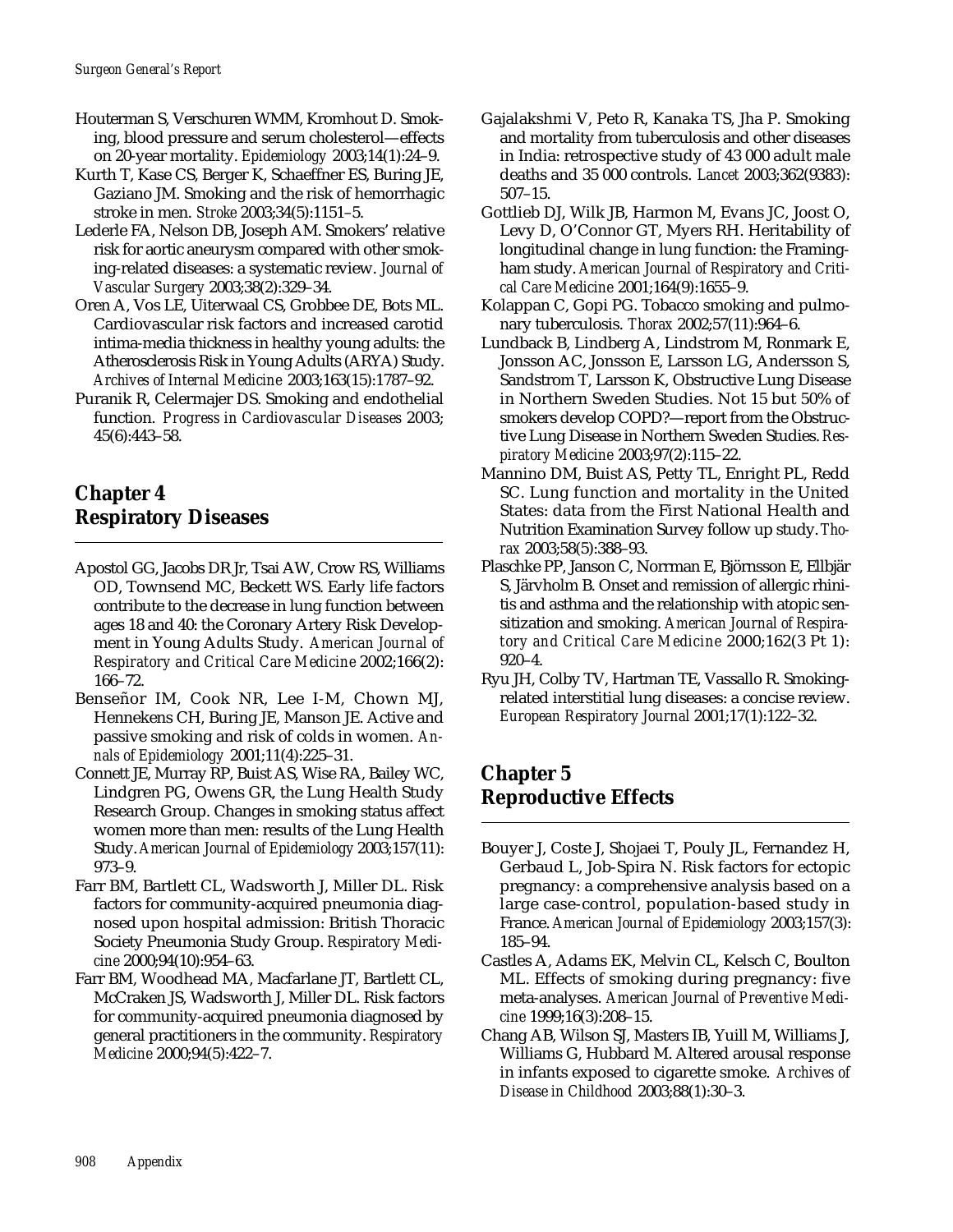- Chia SE, Lim ST, Tay SK, Lim ST. Factors associated with male infertility: a case-control study of 218 infertile and 240 fertile men. *BJOG: an International Journal of Obstetrics and Gynaecology* 2000;107(1): 55–61.
- England LJ, Levine RJ, Qian C, Morris CD, Sibai BM, Catalano PM, Curet LB, Klebanoff MA. Smoking before pregnancy and risk of gestational hypertension and preeclampsia. *American Journal of Obstetrics and Gynecology* 2002;186(5):1035–40.
- Horne RSC, Ferens D, Watts A-M, Vitkovic J, Lacey B, Andrew S, Cranage SM, Chau B, Greaves R, Adamson TM. Effects of maternal tobacco smoking, sleeping position, and sleep state on arousal in healthy term infants. *Archives of Disease in Childhood Fetal and Neonatal Edition* 2002;87(2):F100–F105.
- Mitchell EA, Thompson JM, Robinson E, Wild CJ, Becroft DM, Clark PM, Glavish N, Pattison NS, Pryor JE. Smoking, nicotine and tar and risk of small for gestational age babies. *Acta Paediatrica* 2002;91(3): 323–8.

# **Chapter 6 Other Effects**

# **Dental Diseases**

- Bergstrom J. Tobacco smoking and risk for periodontal disease. *Journal of Clinical Periodontology* 2003; 30(2):107–13.
- Bostrom L, Bergstrom J, Dahlen G, Linder LE. Smoking and subgingival microflora in periodontal disease. *Journal of Clinical Periodontology* 2001;28(3): 212–9.
- Haffajee AD, Socransky SS. Relationship of cigarette smoking to attachment level profiles. *Journal of Clinical Periodontology* 2001;28(4):283–95.
- Haffajee AD, Socransky SS. Relationship of cigarette smoking to the subgingival microbiota. *Journal of Clinical Periodontology* 2001;28(5):377–88.

# **Diminished Health Status**

Alberg A. The influence of cigarette smoking on circulating concentrations of antioxidant micronutrients. *Toxicology* 2002;180(2):121–37.

- Ngaage DL, Martins E, Orkell E, Griffin S, Cale AR, Cowen ME, Guvendik L. The impact of the duration of mechanical ventilation on the respiratory outcome in smokers undergoing cardiac surgery. *Cardiovascular Surgery* 2002;10(4):345–50.
- Polidori MC, Mecocci P, Stahl W, Sies H. Cigarette smoking cessation increases plasma levels of several antioxidant micronutrients and improves resistance towards oxidative challenge. *British Journal of Nutrition* 2003;90(1):147–50.
- Rodríguez Artalejo F, de Andrés Manzano B, Guallar-Castillón P, Puente Mendizabal MT, Gonzalez Enríquez J, del Rey Calero J. The association of tobacco and alcohol consumption with the use of health care services in Spain. *Preventive Medicine*  2000;31(5):554–61.

# **Erectile Dysfunction**

- Mirone V, Imbimbo C, Bortolotti A, Di Cintio E, Colli E, Landoni M, Lavezzari M, Parazzini F. Cigarette smoking as risk factor for erectile dysfunction: results from an Italian epidemiological study. *European Urology* 2002;41(3):294–7.
- Nicolosi A, Moreira ED Jr, Shirai M, Bin Mohd Tambi MI, Glasser DB. Epidemiology of erectile dysfunction in four countries: cross-national study of the prevalence and correlates of erectile dysfunction. *Urology* 2003;61(1):201–6.

# **Eye Diseases**

Delcourt C, Cristol JP, Tessier F, Leger CL, Michel F, Papoz L. Risk factors for cortical, nuclear, and posterior subcapsular cataracts: the POLA study. *American Journal of Epidemiology* 2000;151(5):497–504.

#### **Loss of Bone Mass and Risk of Fractures**

- Albrand G, Munoz F, Sornay-Rendu E, DuBoeuf F, Delmas PD. Independent predictors of all osteoporosis-related fractures in healthy postmenopausal women: the OFELY Study. *Bone* 2003;32(1): 78–85.
- Gerdhem P, Obrant KJ. Effects of cigarette-smoking on bone mass as assessed by dual-energy x-ray absorptiometry and ultrasound. *Osteoporosis International* 2002;13(12):932–6.